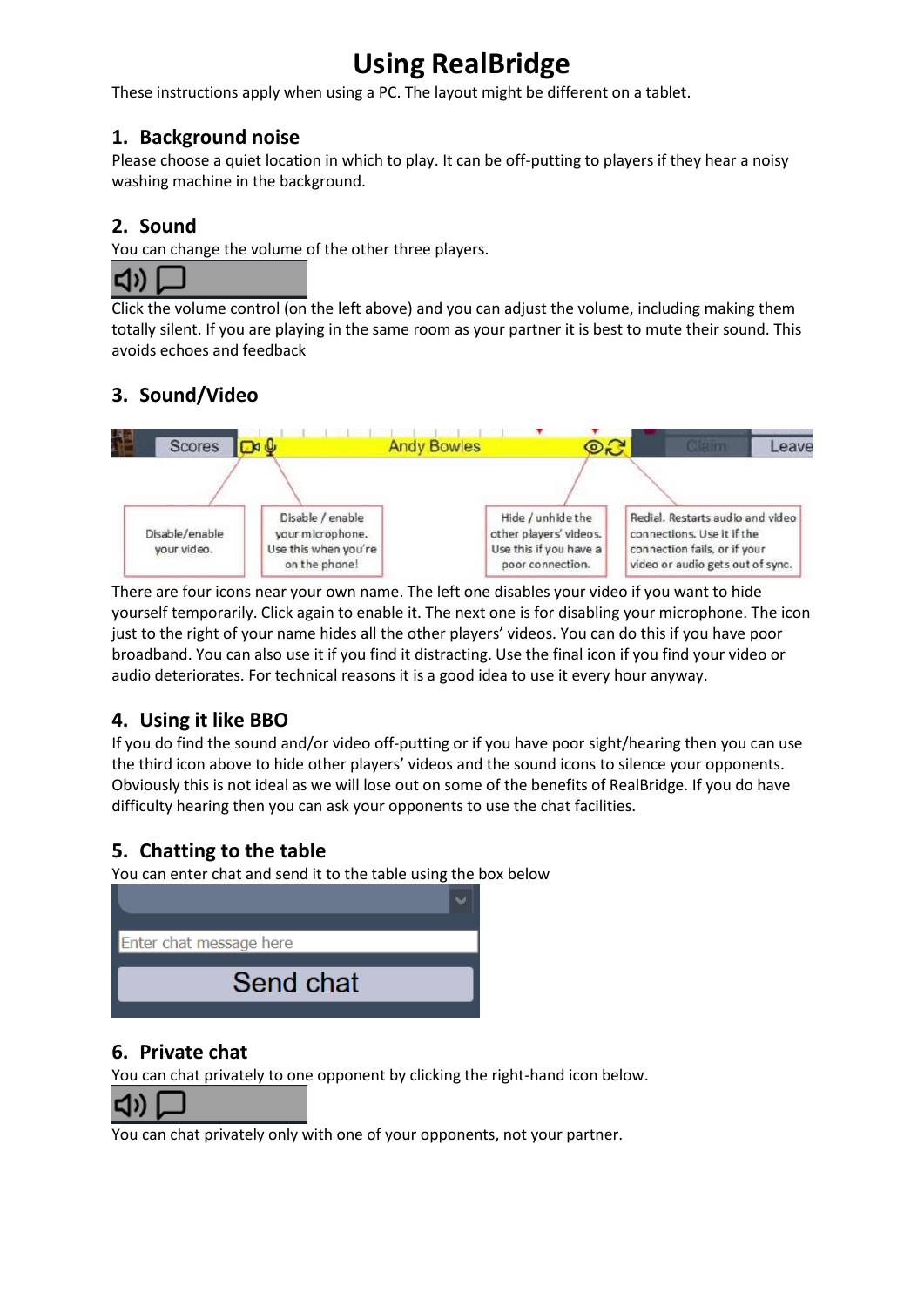## **7. Scores**

The scores window is displayed at the end of each round. The first thing you see is the ranking list.

| Click the X to close<br>the scores window.                     | $\boxed{\mathbb{Z}}$    |                                                              | EBU Autumn Congress 2-Stars Pairs Final     |    |      |               |                 |                |           |             |            |                                         |
|----------------------------------------------------------------|-------------------------|--------------------------------------------------------------|---------------------------------------------|----|------|---------------|-----------------|----------------|-----------|-------------|------------|-----------------------------------------|
|                                                                | Pos                     | <b>No</b>                                                    |                                             |    | Pair |               |                 |                | Average   | MP          | <b>Bds</b> | Matchpoints out of                      |
| Click the player                                               | 1                       |                                                              | 15 Jeremy Willans & Ian Draper              |    |      |               |                 |                | 63.17%    | $307/486 -$ | 27         | the total available to                  |
| names to see the                                               | $\overline{2}$          |                                                              | 13 Norman Selway & Louise Selway            |    |      |               |                 |                | 57.61%    | 280/486     | 27         | this pair                               |
| scores for that pair                                           | $\vert 3 \vert$         |                                                              | 6 Aleksandar Lishkov & Henry Rose           |    |      |               |                 |                | 57.20%    | 278 / 486   | 27         |                                         |
|                                                                | $\overline{\mathbf{4}}$ |                                                              | 20 Jasón Hackett & John Sansom              |    |      |               |                 |                | 55.76%    | 271 / 486   | 27         |                                         |
|                                                                | $\overline{5}$          | $\mathbf{1}$                                                 | John Dagnall & Andrew Bannock               |    |      |               |                 |                | 52.88%    | 257 / 486   | $27 -$     | Boards completed by                     |
|                                                                | 6                       | $\overline{3}$                                               | Sebastian Kristensen & Stefano<br>Tommasini |    |      |               |                 |                | 52.47%    | 255 / 486   | 27         | this pair                               |
|                                                                | $\overline{7}$          |                                                              | 14 Derek Oram & celia oram                  |    |      |               |                 |                | 52.26%    | 254 / 486   | 27         |                                         |
|                                                                | $\overline{8}$          |                                                              | 16 Catherine Curtis & Paul Fegarty          |    |      |               |                 |                | 50.21%    | 244/486     | 27         |                                         |
|                                                                | $\overline{9}$          | 27<br>12 Graham Marshall & James Bond<br>49.79%<br>242 / 486 |                                             |    |      |               |                 |                |           |             |            |                                         |
|                                                                | $10=$                   |                                                              | 8 Naomi Gibbs & Mike Rawlins                |    |      |               |                 | 49.59%         | 241 / 486 | 27          |            |                                         |
|                                                                | $10 =$                  |                                                              | 9 Eshan Singhal & Filippos Kritsalis        |    |      |               |                 |                | 49.59%    | 241 / 486   | 27         |                                         |
|                                                                | 12                      |                                                              | 10 Rob Lawy & Harry Anoyrkatis              |    |      |               |                 | 47.74%         | 232/486   | 27          |            |                                         |
|                                                                | $13=$                   |                                                              | 4 Will Roper & Gilly Cardiff                |    |      |               |                 |                | 46.71%    | 227/486     | 27         |                                         |
|                                                                | $13 =$                  |                                                              | 11 Edward Leatham & Nick Forrest            |    |      |               |                 | 46.71%         | 227/486   | 27          |            |                                         |
|                                                                | $15=$                   |                                                              | 2 Diana Nettleton & Simon Cope              |    |      |               |                 | 46.50%         | 226 / 486 | 27          |            |                                         |
|                                                                | $15 =$                  |                                                              | 7 Ed Scerri & Steve Eginton                 |    |      |               |                 | 46.50%         | 226 / 486 | 27          |            |                                         |
|                                                                | 17                      |                                                              | 19 Alex Crystol & Sara Moran                |    |      |               |                 | 46.30%         | 225/486   | 27          |            |                                         |
|                                                                | 18                      |                                                              | 5 Simon Husband & Simon Barb                |    |      |               |                 |                | 46.09%    | 224/486     | 27         |                                         |
|                                                                | 19                      |                                                              | 18 Tom Townsend & Michael Hornung           |    |      |               |                 |                | 44.65%    | 217/486     | 27         |                                         |
|                                                                | 20                      |                                                              | 17 Sue Parkins & David Stern<br>38.27%      |    |      |               |                 |                | 186/486   | 27          |            |                                         |
|                                                                |                         |                                                              |                                             |    |      |               |                 |                |           |             |            | Scroll down for links<br>to the boards. |
|                                                                |                         |                                                              |                                             |    |      | <b>Boards</b> |                 |                |           |             |            |                                         |
| Click the board<br>number to see the<br>scores for that board. |                         | $\mathbf{1}$                                                 | $\overline{2}$                              | 3  | 4    | 5             | $6\phantom{.}6$ | $\overline{7}$ | 8         | 9           |            |                                         |
|                                                                |                         | 10                                                           | 11                                          | 12 | 13   | 14            | 15              | 16             | 17        | 18          |            |                                         |
|                                                                |                         | 19                                                           | 20                                          | 21 | 22   | 23            | 24              | 25             | 26        | 27          |            |                                         |

From the main ranking list, you can navigate to the results for a pair. From the board-number buttons at the bottom, you can navigate to the results for a board.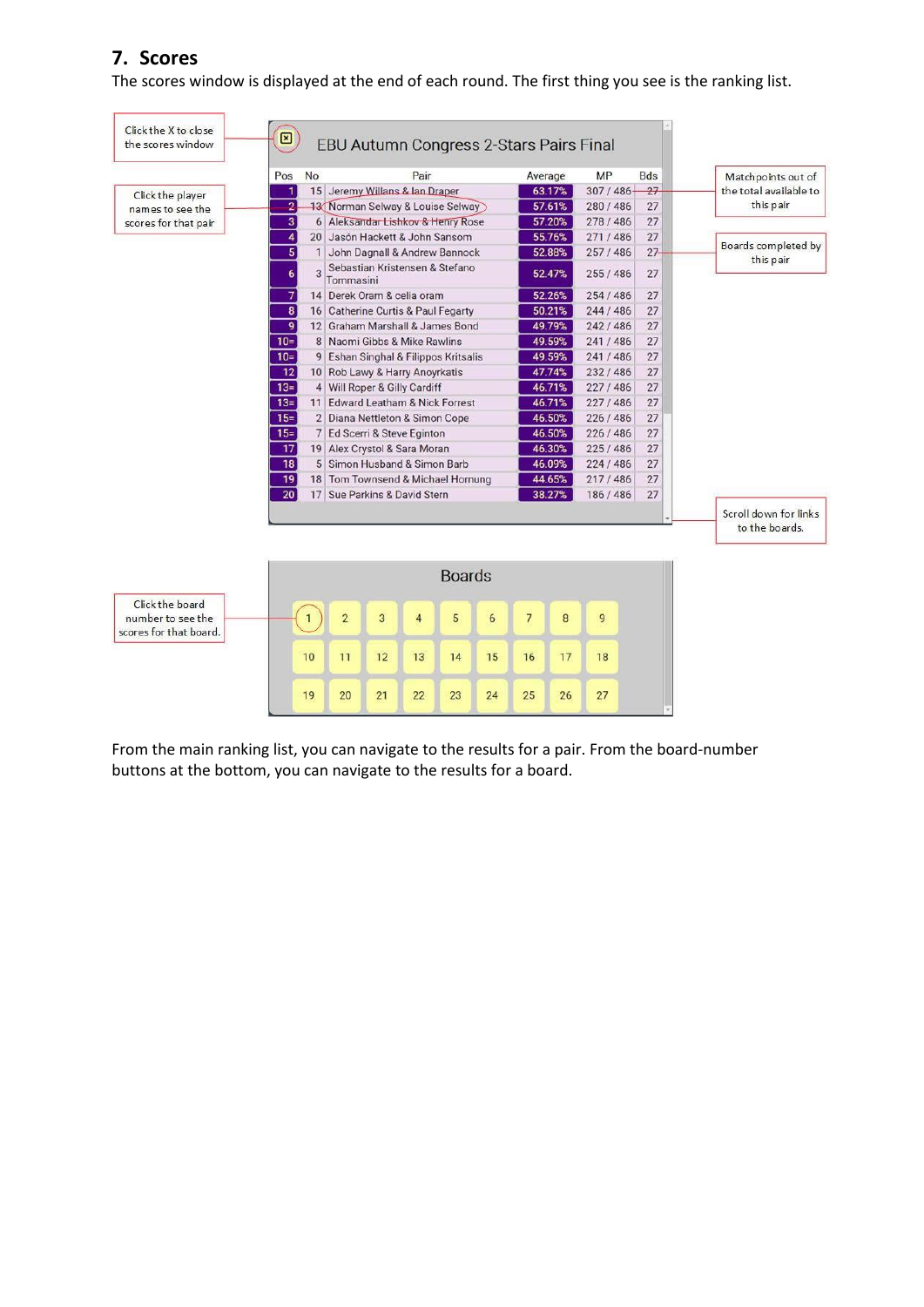#### **Partnership scorecard**

| Click the board                                                    | <b>Bd</b>      | Vs                                          | <b>Result</b>  | Lead                      | $+$ | $\sim$ | MP    | %      | Matchpoints out of<br>the total available on |
|--------------------------------------------------------------------|----------------|---------------------------------------------|----------------|---------------------------|-----|--------|-------|--------|----------------------------------------------|
| number to see the                                                  |                | Catherine Curtis & Paul Fegarty             | $2 \cdot = S$  | $\bullet$ 4               | 90  |        | 8/18  | 44.4%  | this board                                   |
| scores for that board.                                             | $\overline{2}$ | Catherine Curtis & Paul Fegarty             | $54X-2E$       | $\mathbf{v}$ <sup>O</sup> | 300 |        | 11/18 | 61.1%  |                                              |
|                                                                    | 3              | Catherine Curtis & Paul Fegarty             | $3VX-1N$       | $*K$                      |     | 100    | 16/18 | 88.9%  |                                              |
| Click the opponent<br>names to see their<br>scorecard.             |                | 4 Graham Marshall & James Bond              | 1NT-2 E        | $\bullet$ 4               | 200 |        | 14/18 | 77.8%  | Colours help you to<br>identify good and     |
|                                                                    |                | 5 Graham Marshall & James Bond              | $4$ $+1$ E     | $*K$                      |     | 450    | 6/18  | 33.3%  | bad results                                  |
|                                                                    | 6              | Graham Marshall & James Bond                | $14 + 2S$      | $*K$                      | 140 |        | 12/18 | 66.7%  |                                              |
|                                                                    |                | 7 Naomi Gibbs & Mike Rawlins                | $44 + 2E$      | $+7$                      |     | 680    | 9/18  | 50.0%  |                                              |
| Click the result, lead<br>or score to see the<br>bidding and play. | 8              | Naomi Gibbs & Mike Rawlins                  | $3NT = W$      | 43                        |     | 400    | 6/18  | 33.3%  |                                              |
|                                                                    |                | 9 Naomi Gibbs & Mike Rawlins                | $64 - 2E$      | $\sqrt{8}$                | 200 |        | 18/18 | 100.0% |                                              |
|                                                                    | 10.            | Will Roper & Gilly Cardiff                  | $3 - 2W$       | AA                        | 200 |        | 8/18  | 44.4%  |                                              |
|                                                                    | 11             | Will Roper & Gilly Cardiff                  | $64-3E$        | $-5$                      | 150 |        | 18/18 | 100.0% |                                              |
|                                                                    | 12             | Will Roper & Gilly Cardiff                  | <b>1NT-1 E</b> | $*K$                      | 50  |        | 1/18  | 5.6%   |                                              |
|                                                                    | 13             | Sebastian Kristensen & Stefano<br>Tommasini | $3V = S$       | AA                        | 140 |        | 12/18 | 66.7%  |                                              |
|                                                                    | 14             | Sebastian Kristensen & Stefano<br>Tommasini | $24 + 2N$      | $-9$                      | 170 |        | 10/18 | 55.6%  |                                              |
|                                                                    | 15             | Sebastian Kristensen & Stefano<br>Tommasini | $2NT = S$      | $\bullet 5$               | 120 |        | 18/18 | 100.0% |                                              |
|                                                                    | 16             | Ed Scerri & Steve Eginton                   | $54X-5S$       | $\triangle$ A             |     | 1100   | 3/18  | 16.7%  |                                              |
|                                                                    | 17             | Ed Scerri & Steve Eginton                   | $4V+1N$        | $\bullet$ 3               | 450 |        | 12/18 | 66.7%  |                                              |
|                                                                    |                | 18 Ed Scerri & Steve Eginton                | $2V + 1N$      | $+0$                      | 140 |        | 6/18  | 33.3%  |                                              |
|                                                                    |                |                                             |                |                           |     |        |       |        | Scroll down for total                        |

This shows you all the results for a single pair.

#### **Board results**



This shows you all the results on a single board.